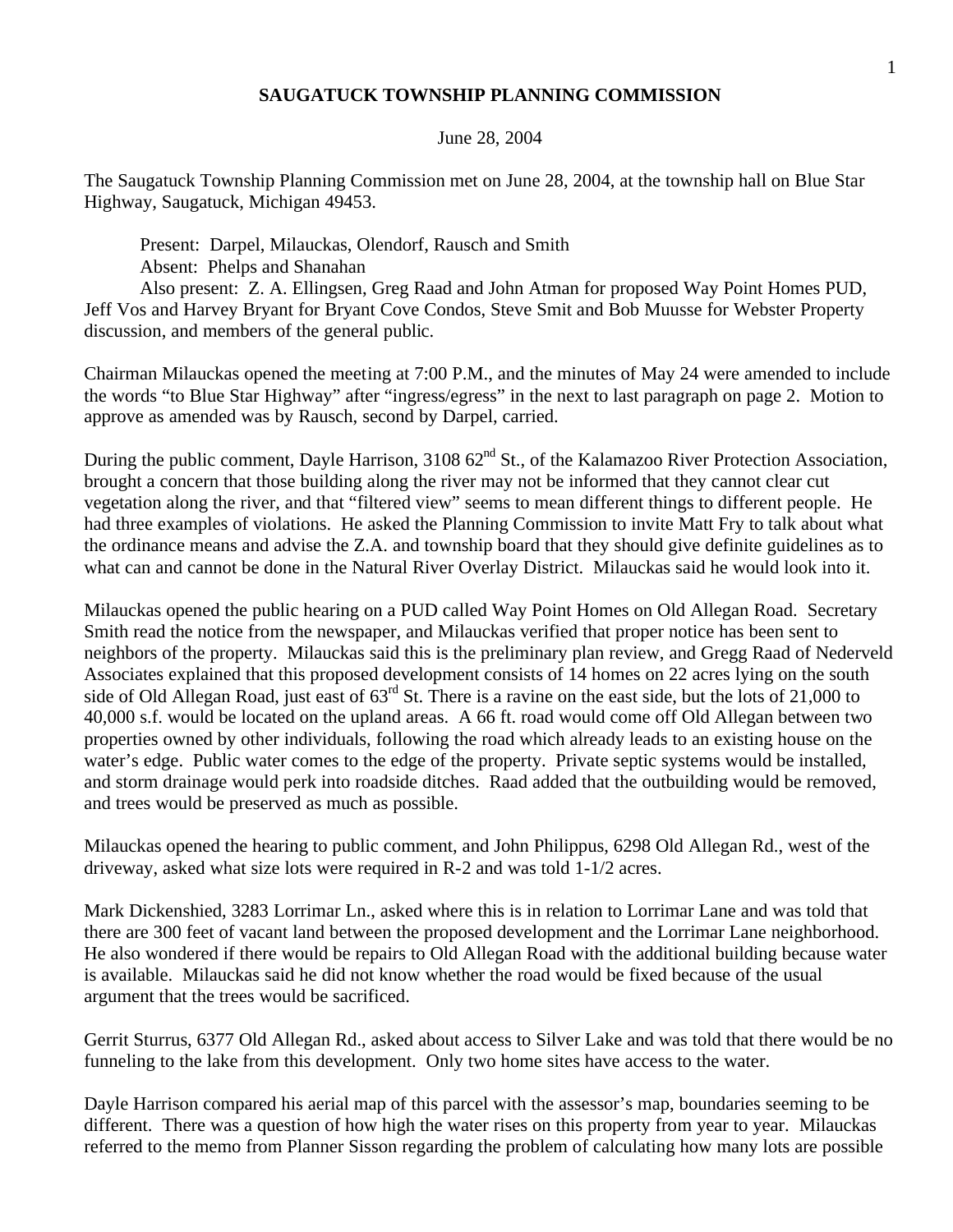and how much of the area can be considered open space, given that there is a question about how much is wetland or floodplain. Harrison said he thought part of what is shown on this parcel really belongs to the Way Sanctuary.

Jim Atman, 6308 Old Allegan Rd., owner of the property, explained the survey.

Vicki Philippus, 6298 Old Allegan Rd., said she was concerned about so many cars going in and out right next to her bedroom window, and about a limited-sight situation existing on Old Allegan Rd. approaching this entrance road.

Mary DeWitt, 6280 Old Allegan Rd., was also concerned about the entrance road going right next to her bedroom window and hoped the trees buffering it would not be removed.

A discussion ensued about what the roadway would be like, how much right-of-way would be needed and where the utilities would be placed. Philippus was worried about it jeopardizing his chain-link fence. He was also concerned about snow being plowed onto his property. Raad said traditionally with a 66-foot road another 10 feet was required for utilities, but with this development he was not preparing to go beyond the 66-ft. roadway. It was clarified that this will be a private road and the entrance to Old Allegan will be squared off, an existing planter removed.

Harrison asked that the Planning Commission put the condition on this development that the building all take place on the upland portions of the sites and that vegetation be maintained on the slope. Raad said there might be decks but no walk-outs, and building would be 5 feet from the edge of the bank. It was pointed out that some of the lot sites actually continue over the bank. Building envelopes were suggested.

Olendorf made a motion to close the public portion of the hearing, Smith seconded and the motion carried.

The Commissioners turned their attention to Sisson's memo dated June 25. Milauckas said in the narrative of the site plan 10.7 acres was mentioned as common open space. He pointed out that not knowing what was included, how much was wetland or floodplain, made it difficult to calculate both density and open space. He was under the impression that 50% of state regulated wetland could be open space, but floodplain could not be included. Raad referred to Sec. 40-190 to back up his contention that floodplain areas can be part of the calculation. Milauckas observed that elevations are not shown on this plan, and acreage needed for roadway has not been subtracted from common open space. He insisted that the floodplain line must be found. Use of neighboring property is residential but not shown. Maintenance of private road must be written into covenant. Raad said this would be a one-phase project. He added that he thought he could come up with a plan that would produce 13 lots under the proposed Zoning Ordinance Amendments.

Milauckas said Sisson had not reviewed this plan under the Site Condo Ordinance, which incorporates the Subdivision Control Ordinance, but he added that neither the application nor the narrative make reference to a site condo, only a PUD. Sisson seemed to be referring to the A-2 sections in his Scenario 2 (see memo).

Olendorf made a motion to table this application until such time as further information is provided on the elevations, wetlands, and floodplain in order to calculate density and open space, and until provisions are made for buffering the neighboring property and including plans for unobtrusive lighting. Rausch seconded, and the motion carried. Ellingsen said the information should be in the township office 2 weeks before the next meeting, July 26.

After a brief recess, the meeting reconvened at 9:00 P.M. to consider the final approval of the Bryant Cove Condominium next to the Timberline Motel. The Master Deed has been sent to the township attorney. The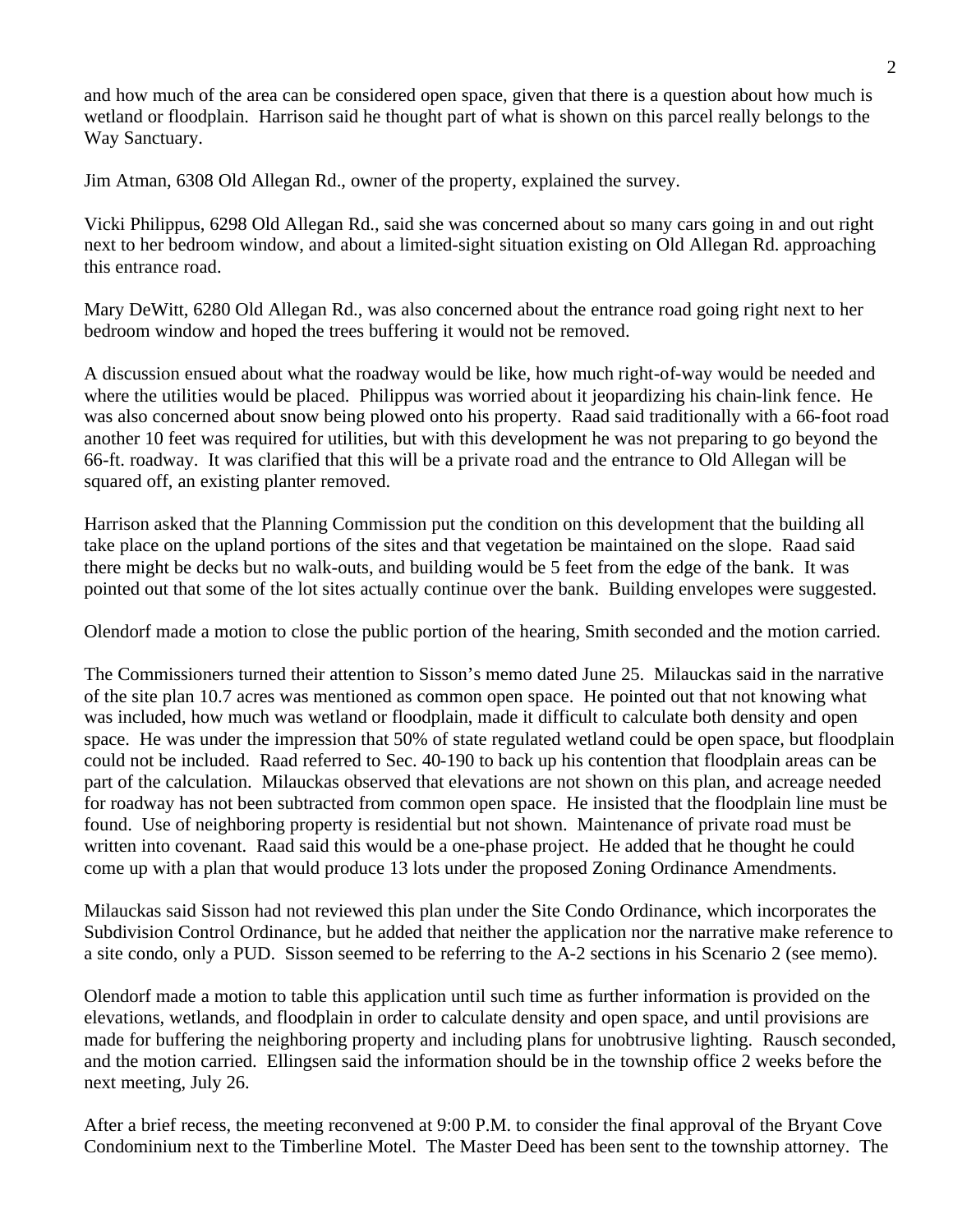final site plan 6/28 shows a change of footprints because the home manufacturer calculates the dimensions differently. The homes have been expanded by 1/2 foot on each side to comply with the s.f. requirement of the Ordinance. Sisson did not get this new plan and he did not have the previous plan to comment on. Jeff Vos said all the concerns expressed by the Planning Commission have been addressed on this plan. He added that gravel will be installed over the sewer and under the grass in the emergency exit to Blue Star between this development and Gaslight Estates. Milauckas asked the Commissioners if they were ready to consider the final plan without any advice from the Planner. Atty Bultje amended the Master Deed, to which the applicants concur, to assure that the commercial unit not be divided from the condominium without prior written consent of the township.

After finding compliance with Sec. 40-779, standards for the PUD, and Sec. 40-780 (e), requirements for mixed-use residential-commercial PUDs on Blue Star, Olendorf made a motion to approve the final plan of Bryant Cove Condominiums, with the conditions that (1) the legal papers reflect the township attorney's amendment and (2) that Planner Sisson concur with approval. Rausch seconded, and a roll call vote was unanimous. Milauckas asked Vos to get a copy of the plan to Sisson. He said an affirmative memo from Sisson will be necessary for the file. The contingency of the Planner's agreement was added to the plan.

Milauckas reported that the committee on the Tri-Community Plan is redrafting some chapters of the plan as a result of the surveys. Meetings will be held with the Planning Commissions on August 26, September 16 and October 6.

On the letter from the Pump House Gym, Milauckas recommended that the owners be asked to come back to the Planning Commission so the Commissioners can clearly define what they want them to do. He asked Ellingsen to write a letter asking them to bring a plan consistent with the requests made by the Commission.

Bob Muusse introduced Steve Smit of Focus Engineering, who asked for an informal discussion of the possibility of using a 33-foot easement as access to a proposed PUD on the Webster property on Silver Lake. Smit said the easement was created before the Private Road Ordinance. There are four homes on the easement now and more possible. Three of the four residents are in favor of allowing this developer to use the 33-foot easement to get to the proposed PUD, which would comprise 33 acres on a 66-foot private road forming a cul de sac. The homes would sit on 1-1/2 acre lots along the top of the bluff. Wetlands and floodplain are within the first five feet of the property next to Silver Lake. Milauckas asked whether the Planning Commission has the authority to alter the Private Road Ordinance. If not, the developer would have to go to the ZBA with a hardship. He thought the question should be put to the township attorney. Smit wanted to know if the Ordinance only allows four lots on a 33-foot easement, are the existing four the only ones allowed.

Milauckas reported that a letter has come from Laketown Township asking if Saugatuck Township would like to be involved in their master plan updating, if Saugatuck had any issues with their master plan, and what method of communication Saugatuck would like to use. The Commissioners decided they did want to be informed and perhaps comment on issues with Laketown Township. Preferred method of communication would be by e-mail to direction of Jane at saugtwp@accn.org.

Milauckas also reported that the township is cooperating in the aerial mapping of the area.

The DEQ is concerned about the long dead-end water main on Palmer Drive in the Ravines, and they will not issue a permit until the Township reviews the situation. Quade had replied to them that looping, which they require, is a priority of the Township but it would take time and the cooperation of the golf course. In the letter Quade referred to a commitment to the construction of a high pressure water tower. This was confusing to the Commission and they will ask Quade to attend a meeting and explain it.